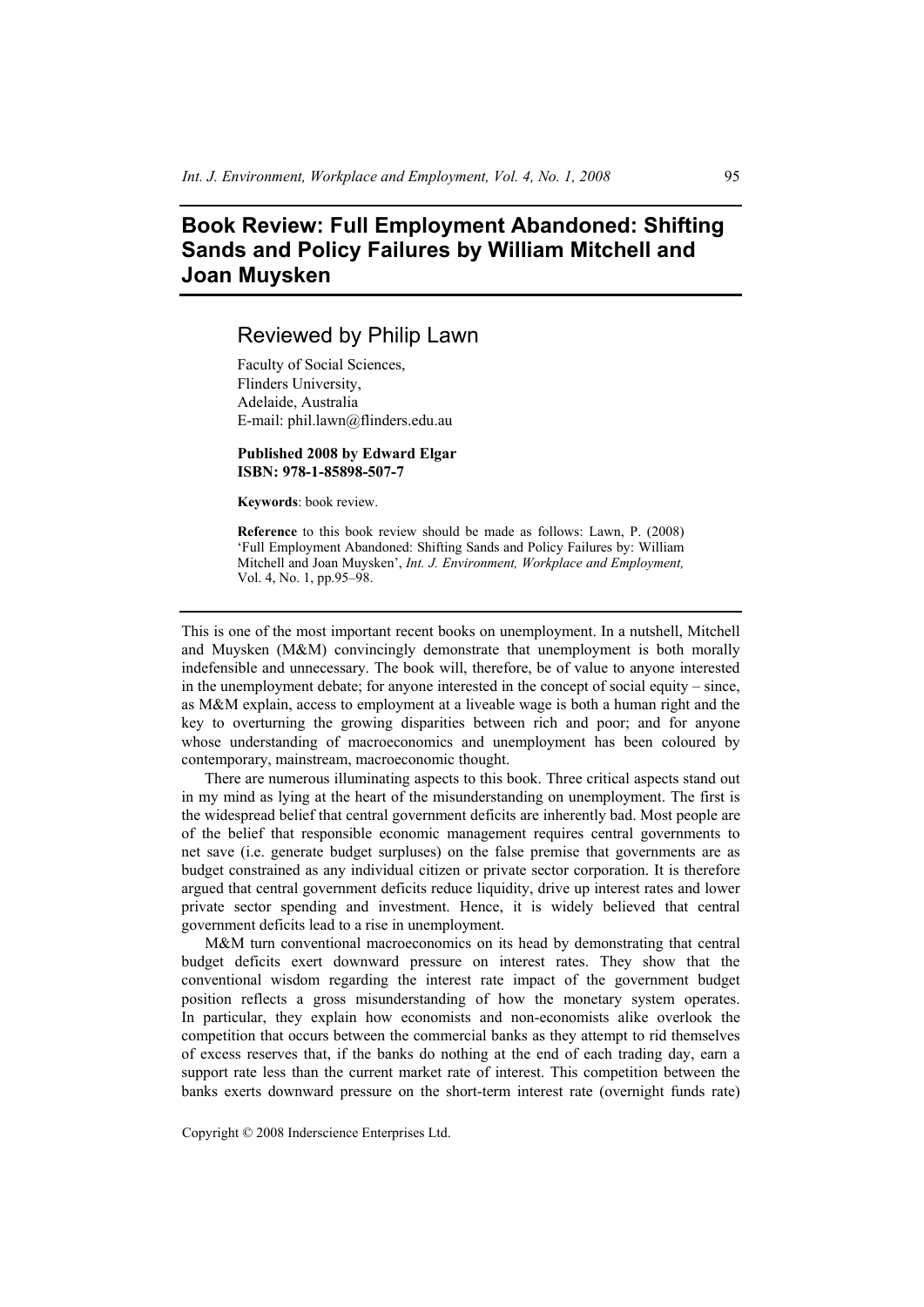#### 96 *P. Lawn*

that can drive the interbank rate below the operational target interest rate set by the central bank. In an effort to defend the desired target rate, the central bank must sell government securities to the commercial banks (i.e. drain excess liquidity by issuing government debt). The key point here is that a budget deficit increases the quantity of excess reserves, while a budget surplus reduces them. In so doing, a *budget deficit places downward pressure on the short-term interest rate* that must be matched by the issuance of government debt. So what appears as debt issuance to finance a budget deficit (the conventional budget constraint theory) is none other than an interest rate-defending response by the central bank.

The second critical aspect involves M&M's critique of the common argument that labour market clearances always lead to full employment – a key theoretical point underpinning mainstream views on unemployment. It is generally argued that unemployment exists either because (a) an institutional constraint prevents the real wage from falling to the market clearing rate, or (b) the gap between dole payments and market-clearing low wages is sufficiently small to provide low-wage workers with an incentive to withdraw their labour – that is, to voluntarily make themselves unemployed and claim unemployment benefits.

If unemployment is due to (b), it is argued that both the generosity of welfare payments should be reduced and the qualifying test for the receipt of unemployment benefits should be tightened. If unemployment is due to (a), the conventional solution is to deregulate labour markets to facilitate their smooth and rapid clearance. But as M&M explain, the proposed solutions to (a) and (b), which are key elements of what M&M refer to as the 'full employability' framework exemplified in the 1994 Organisation for Economic Cooperation and Development (OECD) *Jobs Study*, ignore the link between labour markets and product markets. It is merely assumed that employers are permanently willing and able to employ someone so long as the real wage is no greater than the marginal product of labour. But employ them to do what? Employing more labour is only profitable if the additional output generated can be sold in product markets.

Crucially, as M&M show, if a tax-paying private sector desires to net save, and the central government runs a budget surplus, then, by convention, effective aggregate demand will be insufficient to ensure that all output is sold in product markets. In these circumstances, the sale of all output will only occur if the central government engages in deficit spending. But just any budget deficit? That is, do M&M recommend traditional Keynesian pump-priming policies to eliminate unemployment? No, they do not. M&M propose the introduction of a Job Guarantee  $J =$  a government offer of paid employment to anyone unable to find work – which not only ensures full employment but, if appropriately designed, can also overcome the concern that modern economists and policy-makers have with inflation and rising interest rates.

How would the JG prevent the emergence of inflation and rising interest rates? This brings me to the third critical aspect of M&M's book. It has already been highlighted that a central government budget deficit need not lead to rising interest rates. As for price inflation, M&M point out that the conventional approach involves demand-side manipulation of the economy to establish an inflation-stabilising ratio of unemployed labour to employed labour. The unemployment rate applicable to this ratio is referred to as the 'non-accelerating inflation rate of unemployment' or the NAIRU. The down side of a NAIRU policy is obvious – it implies the need for a sacrificial pool of unemployed labour to maintain price stability.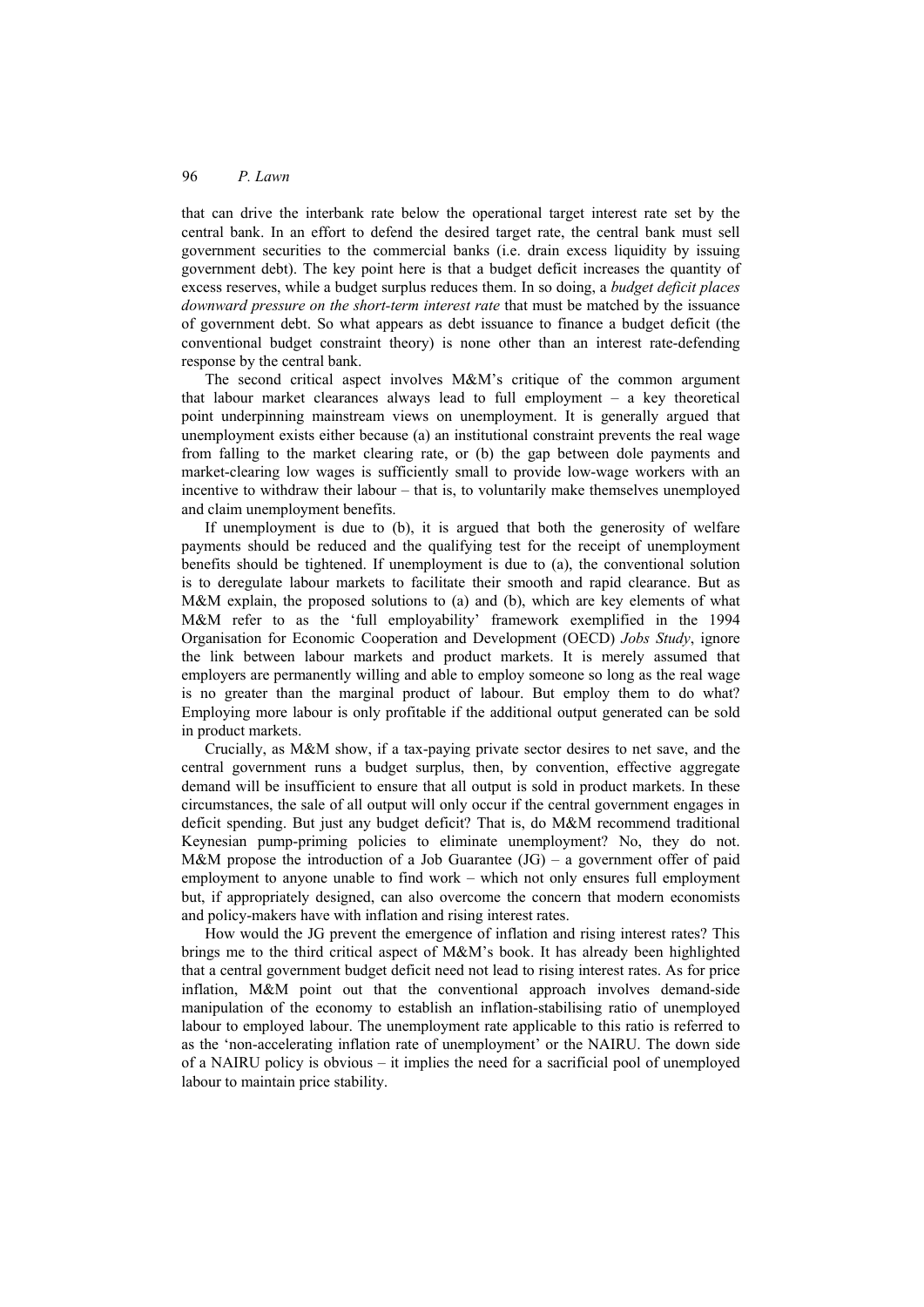Ingeniously, M&M adopt the same NAIRU logic to explain how a JG can be instituted without causing an excessive rate of price inflation. M&M begin by pointing out that a central feature of the JG is the payment of a minimum liveable wage to JG workers. The payment of a minimum wage establishes a wage floor for the economy, thereby ensuring: (a) the government never competes with the private sector for labour; and (b) there is no distortion of the relative wage structure. Secondly, M&M ask the reader to imagine a NAIRU that typically involves a substantial unemployment rate (let's assume 6% of the labour force). The government then introduces the JG to remove all but frictional unemployment. Under the NAIRU scenario, the increase in aggregate demand caused by the boost in government spending leads to an accelerated rate of price inflation. To control this, the government deflates the economy via the use of fiscal or monetary policy measures. This, in turn, reduces the number of people employed in the private sector. People who lose their jobs in the private sector subsequently obtain paid work under the JG programme. This process is continued until an inflation-stabilising ratio of JG workers to conventional workers is reached. This ratio is referred to by M&M as the 'non-accelerating inflation buffer employment ratio' or the NAIBER. The difference between the NAIBER and NAIRU approaches is very clear – while the former achieves price stability in the presence of full employment, the latter does not. This constitutes a very powerful argument in favour of the NAIBER approach and undoubtedly forestalls any inflation-based argument that might otherwise be raised by NAIRU advocates against the JG.

M&M then proceed to explain why they believe the NAIBER would be lower than the NAIRU. This is a very important consideration given that a NAIBER above the NAIRU would entail some workers having to suffer a wage cut equal to the difference between their private sector wage and the minimum JG wage. I found the arguments put forward by M&M convincing, although I could not help but think they were more applicable to the medium-term and long-run and that a NAIBER above the NAIRU is almost inevitable in the short-run. Having said this, a JG ensures the immediate receipt of a liveable income for all previously unemployed citizens and, if the NAIBER is eventually lower than the NAIRU, more people ultimately on a higher private sector wage. This, to me, is an undeniably more equitable and desirable outcome than the NAIRU circumstance.

There are a number of other positive elements about the JG that M&M raise in their book and word limits preclude me from expanding on all of them. There are two benefits that are worth elucidating. The first is that the JG programme can be tailored to produce and deliver goods and services not currently generated by the private sector (i.e. those with public goods characteristics). Hence, as  $M\&M$  stress, there would be few, if any, instances where JG activities would encroach on private sector activities. If anything, the JG would boost private sector activity by enhancing the stock of publicly provided infrastructure.

Secondly, the JG can allay all concerns about how large the government deficit needs to be to generate and maintain full employment. This is because the level of deficit spending is always just enough to eliminate unemployment – no more, no less. Indeed, because of the targeted nature of the JG, the size of the budget deficit required to achieve full employment is determined by the spending levels of the private sector, not by the central government. That is, if private sector spending is buoyant and conventional unemployment is low, the budget deficit is small. Conversely, when private sector